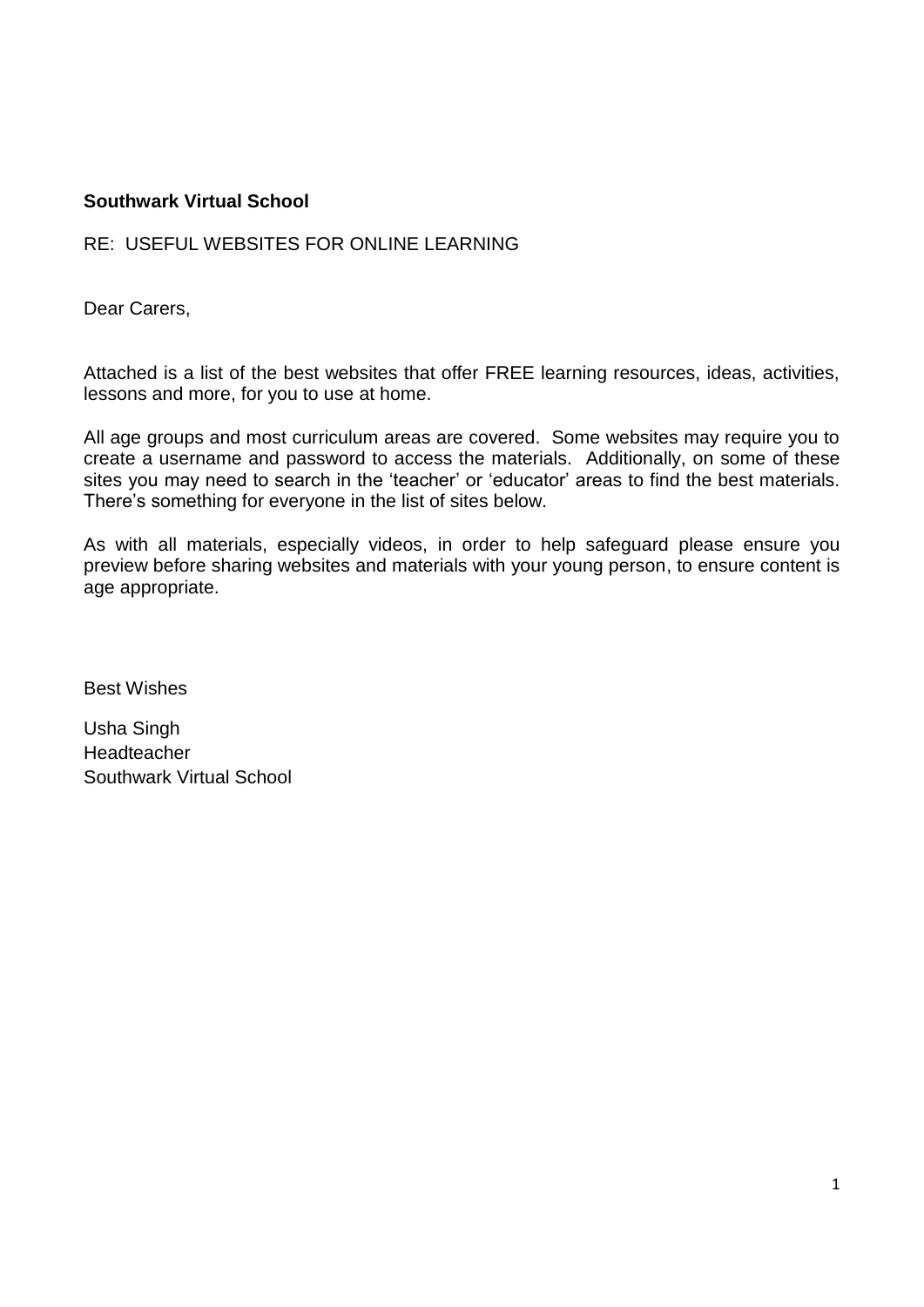### Popular Websites

#### <http://www.mathschase.com/>

**For: Primary (Maths)**

#### **What: Games - mathematics times tables**

Maths Chase is a completely free site where you can quickly test your times tables, and is a fun way to learn times tables

#### <https://www.topmarks.co.uk/>

#### **For: Primary and Secondary (All subjects)**

#### **What: Whiteboard Resources, Presentations, Activities, Work sheets and Games**

To find the resources, click whiteboard resources at the top search bar then click your subject and key stage and go from there! The site also offers some educational games for primary students.

#### <http://www.primaryresources.co.uk/>

#### **For: Primary (All subjects)**

**What: Whiteboard Resources, Presentations, Activities, Flash Cards, Work Sheets, Lesson plans and target templates**

This site offers a tremendous amount of free resources ready to download straight to your computer. This website offers resources for almost all topics and subjects on the primary curriculum.

#### <https://mathsframe.co.uk/en/resources/category/22/most-popular>

#### **For: Primary Maths**

#### **What: Mathematics Games**

Looking for some maths games to play? This site offers some fantastic free mathematics games for primary students with a focus on addition, subtraction, multiplication, division, sequences, number bonds, Venn diagrams and time.

#### <https://www.teachitmaths.co.uk/>

#### **For: Secondary – key stage 3, 4 and 5**

**What:** Maths, English, Science, Geography, History and Languages Whiteboard Resources, Presentations, Activities and Lessons Plans. Offering a tremendous amount of resources covering most topics across the curriculum this site is not to be missed. You do have to register an account on the website in order to download the free resources, but it is free to do so, PDF documents are free to download but you can pay for different formats. To change the subject, click on the 'other subject's' box in the top left hand corner of the page.

#### <https://explorify.wellcome.ac.uk/>

**For: Primary Science**

#### **What: Science Whiteboard Resources and Activities**

Sworn by Primary teachers as one of their favourite and most used resource sites, this site offers 5 step activities for a range of different Science topics, including light, electricity, animals, plants, space and rocks – to name a few! Most topics come with either a video or picture exercise.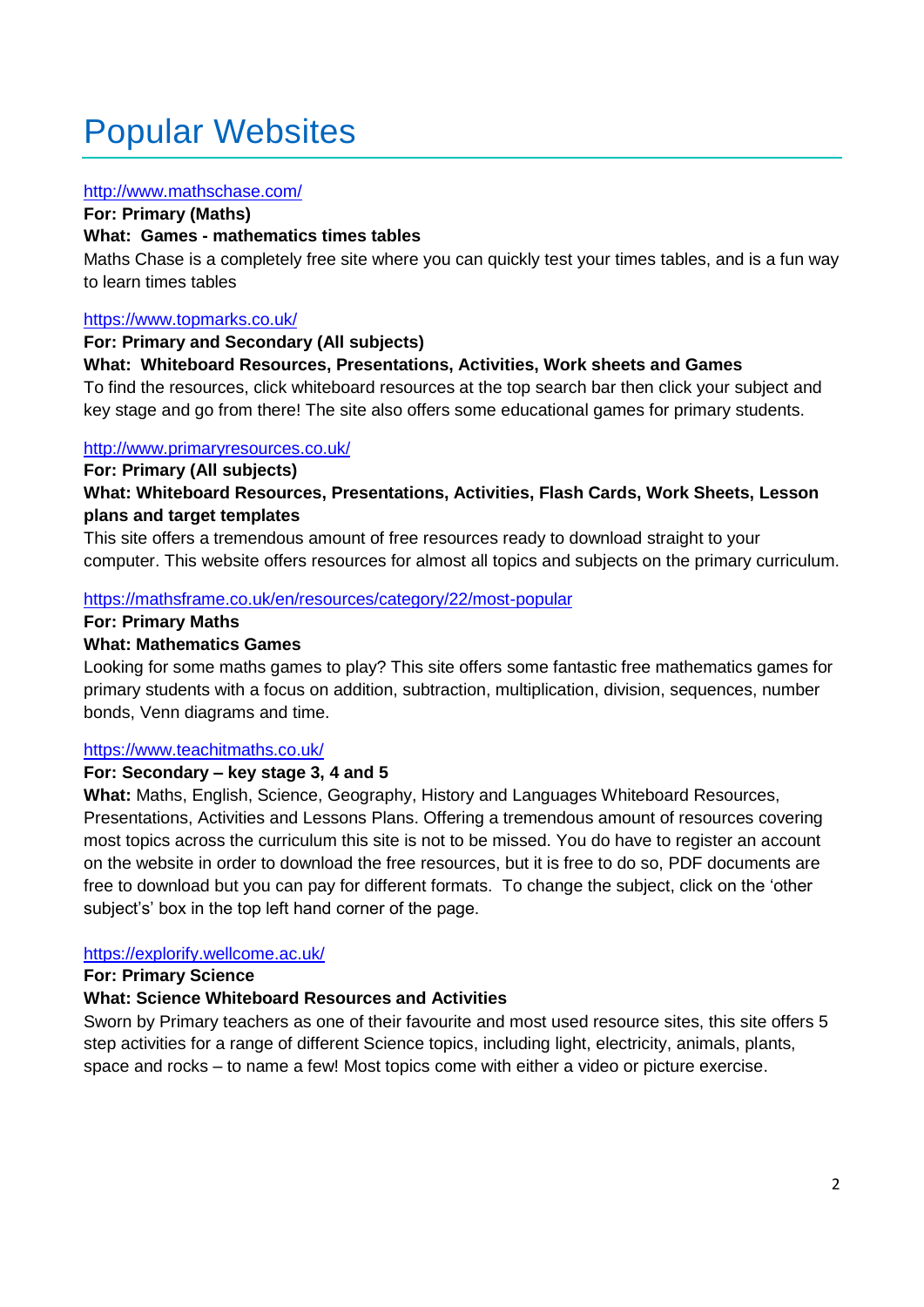#### [https://global.oup.com/education/content/secondary/key-issues/ks3](https://global.oup.com/education/content/secondary/key-issues/ks3-science/?view=ProductList®ion=uk) [science/?view=ProductList&region=uk](https://global.oup.com/education/content/secondary/key-issues/ks3-science/?view=ProductList®ion=uk)

#### **For: Secondary Science – Key stage 3, 4 and 5**

**What: Science Teaching Packs, Posters, Presentations, Lesson Plans, Activities**

Gathered by the Oxford University Press, these resources are detailed and of great standard.

#### <https://www.bbc.com/education>

#### **For: Primary and Secondary – All subjects all key stages**

#### **What: Learner/Curriculum guides, Revision notes and Online Tests**

With segregated topics, key stages and exam boards, BBC Bitesize will tailor the information it gives you depending on the exam board you are using to give you the best suited information, tasks and tests.

#### [http://www.bbc.co.uk/schools/websites/4\\_11/](http://www.bbc.co.uk/schools/websites/4_11/)

The BBC's primary school website is an ideal learning resource for children ages 4-11 years old. What's great about this website is that it breaks down the curriculum topic by topic, offering a variety of different ways to learn about them. From languages and literacy to history and PSHE- this site really does cover everything!

#### <https://www.tes.com/teaching-resource/simple-lesson-plan-11910755>

#### **For: Primary and Secondary – All Subjects and Key Stages**

**What: Lesson Plans, Lesson plan and target templates, Teaching Packs and Presentations** Strictly, this isn't a free website. There is an incredible amount of fantastic resources for those willing to pay, however it is always worth having a look at the limited but free resources offered, such as the templates and some free teaching resources.

#### <https://www.brainpop.com/>

The amount of educational resources on Brain Pop is VERY impressive, with topics covering everything from science and English to health and art. There are loads of games and activities to choose from that are all guaranteed to help your children learn at the same time as having fun.

**Twinkl** Huge range of resources and extracurricular activities from Early Years to KS4, English as an additional language and SEND. Currently offering a free month ultimate membership using the offer code: UKTWINKLHELPS

### FREE MATHS RESOURCES

#### **[Primary Maths Resources on Resource Bank](https://resource-bank.scholastic.co.uk/search/search?age_type=key_stages&breadcrumb%5B%5D=subscriber_only&breadcrumb%5B%5D=mag_id&search%5Bmag_id%5D=76680&search%5Border_by%5D=newest&search%5Bsubscriber_only%5D=f&search%5Btaxonomy_id%5D%5B%5D=152)**

**[NRich Maths](https://nrich.maths.org/frontpage)** project is created by Cambridge University and features Maths resources to enrich learning, including games and activities.

**STEM [Learning Maths resources](https://www.stem.org.uk/primary-maths)** consists of visual resources, activities and games designed to support the new curriculum. They are conveniently organised by topic and year groups.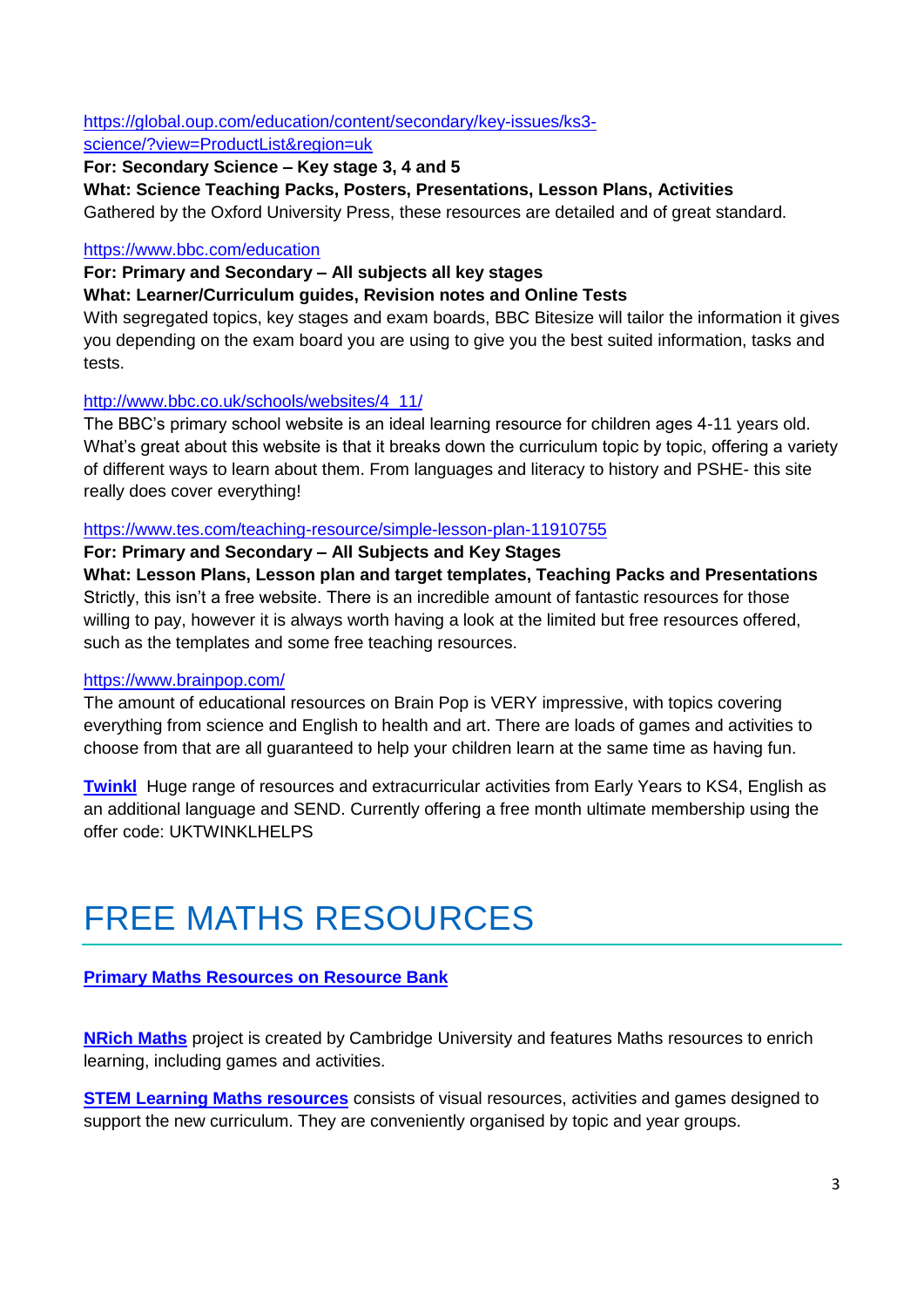**[The National Centre for Excellence in the Teaching of Mathematics](https://www.ncetm.org.uk/resources/46689)** provides Primary assessment materials for each Primary year group. They include questions, tasks and activities mapped against key topics of the Primary curriculum.

## FREE ENGLISH AND LITERACY RESOURCES

#### **[Primary Literacy Resources on Resource Bank](https://resource-bank.scholastic.co.uk/search/search?age_type=key_stages&breadcrumb%5B%5D=subscriber_only&breadcrumb%5B%5D=mag_id&breadcrumb%5B%5D=taxonomy_id&breadcrumb%5B%5D=taxonomy_id&search%5Bmag_id%5D=76680&search%5Border_by%5D=newest&search%5Bsubscriber_only%5D=f&search%5Btaxonomy_id%5D%5B%5D=128)**

**[The Literacy Trust](https://literacytrust.org.uk/free-resources/)** provide a range of literacy resources for Primary and Early Years, some of which are free, including downloadable resources that use the latest trends to promote literacy.

**[The Centre for Primary Literacy](https://clpe.org.uk/library-and-resources)** has created a number of free teaching materials aimed at helping to raise the achievement and attainment of children in literacy in an effective and sustainable way. They include reading and writing scales and teaching sequences.

**[Royal Shakespeare Company](https://www.rsc.org.uk/education/teacher-resources)** A range of innovative resources that are available on their website, including teacher packs, interactive whiteboard resources and image and video galleries.

**[The Poetry Society](http://resources.poetrysociety.org.uk/)** has a collection of learning resources including lesson plans and free downloadable poetry resources created by poets with extensive experience of working in schools. They cover a wide range of key stages and aspects of poetry and are searchable by theme, key stage or topic.

**[The Betjeman Poetry Prize](https://www.betjemanpoetryprize.co.uk/resources)** is a competition for children aged 10-13. The website will help children to create their entries with several free resources including 'Easy steps to edit a poem' and a lesson plan for Key Stage 1 and 2 using 'A bay in Anglesey' by John Betjeman.

Most Primary School children love reading David Walliams books. **[The World of David](https://www.worldofdavidwalliams.com/schoolzone/)  [Walliams](https://www.worldofdavidwalliams.com/schoolzone/)** features a school zone with teacher packs to go with downloadable resources, lesson plans, activities, challenges, downloadable posters and exclusive audio clips to go with each of his books.

Diary of a Wimpy Kid is also a popular choice for primary aged children. **[The Wimpy Kid club](https://www.wimpykidclub.co.uk/teachers-resources/)  [website](https://www.wimpykidclub.co.uk/teachers-resources/)** features some fun, focused and curriculum linked resources for teachers.

**[Teach your monster to read](https://www.teachyourmonstertoread.com/)** Games for reception and Year 1 that make learning to read fun.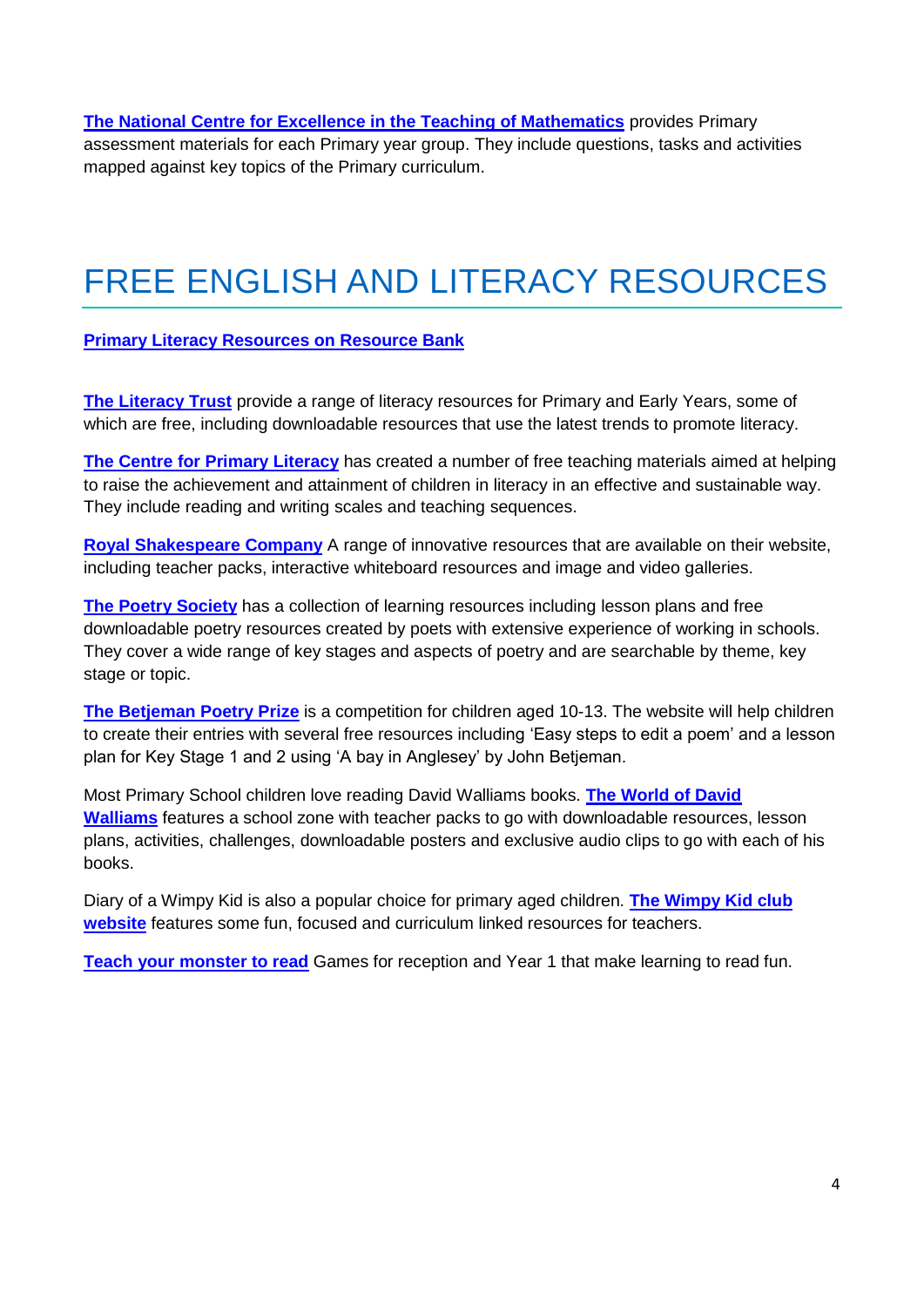# ESOL RESOURCES

**Headway English Online -** <https://elt.oup.com/student/headway/?cc=gb&selLanguage=en>

Beginner to advanced resources including grammar, vocabulary, everyday English and tests.

**British Council -** <https://learnenglish.britishcouncil.org/>

Online course with a free English test to help find levels. Listening and reading materials and grammar and vocabulary sections.

**Perfect English Grammar -** <https://www.perfect-english-grammar.com/>

English grammar courses covering all aspects.

## CROSS CURRICULAR RESOURCES

**[The Film Space](http://www.thefilmspace.org/library-for-primary/)** has a range of interactive film-based content available for download with resource activity sheets for primary aged children. It includes popular films such as 'Wallace and Gromit', 'How to Train your Dragon' and 'Cloudy with a chance of meatballs' .

**[Premier League Primary Stars](https://plprimarystars.com/)** aims to inspire primary children in everything from English and Maths to teamwork and sport. Their free curriculum linked resources include PE resources with some fun games to play, PSHE resources covering challenging topics such as resilience and diversity.

#### **[Primary Science Resources on Resource Bank](https://resource-bank.scholastic.co.uk/search/search?age_type=key_stages&breadcrumb%5B%5D=subscriber_only&breadcrumb%5B%5D=mag_id&breadcrumb%5B%5D=taxonomy_id&breadcrumb%5B%5D=taxonomy_id&search%5Bmag_id%5D=76680&search%5Border_by%5D=newest&search%5Bsubscriber_only%5D=f&search%5Btaxonomy_id%5D%5B%5D=180)**

**STEM [Learning](https://www.stem.org.uk/resources)** has thousands of science resources for primary teachers including downloadable worksheet to fit with different topics in the primary science curriculum.

**[Primary Science Teaching Trust](https://pstt.org.uk/resources)** website features free resources to bring new ideas to the science classroom with ideas for practical enquiry and lots of ways for children to engagement directly with scientific processes and concepts with practical experiments.

**[The Marine Biological Association](https://www.mba.ac.uk/learning-zone#b32)** has a handy Educator Zone which features lots of fun and useful resources including ID guides and cards, activity sheets, printable resources and images and videos.

**[Royal Society of Biology](https://www.rsb.org.uk/index.php/education/teaching-resources/primary-schools)** has some free activity resources covering diverse areas of Biology that can be downloaded and used.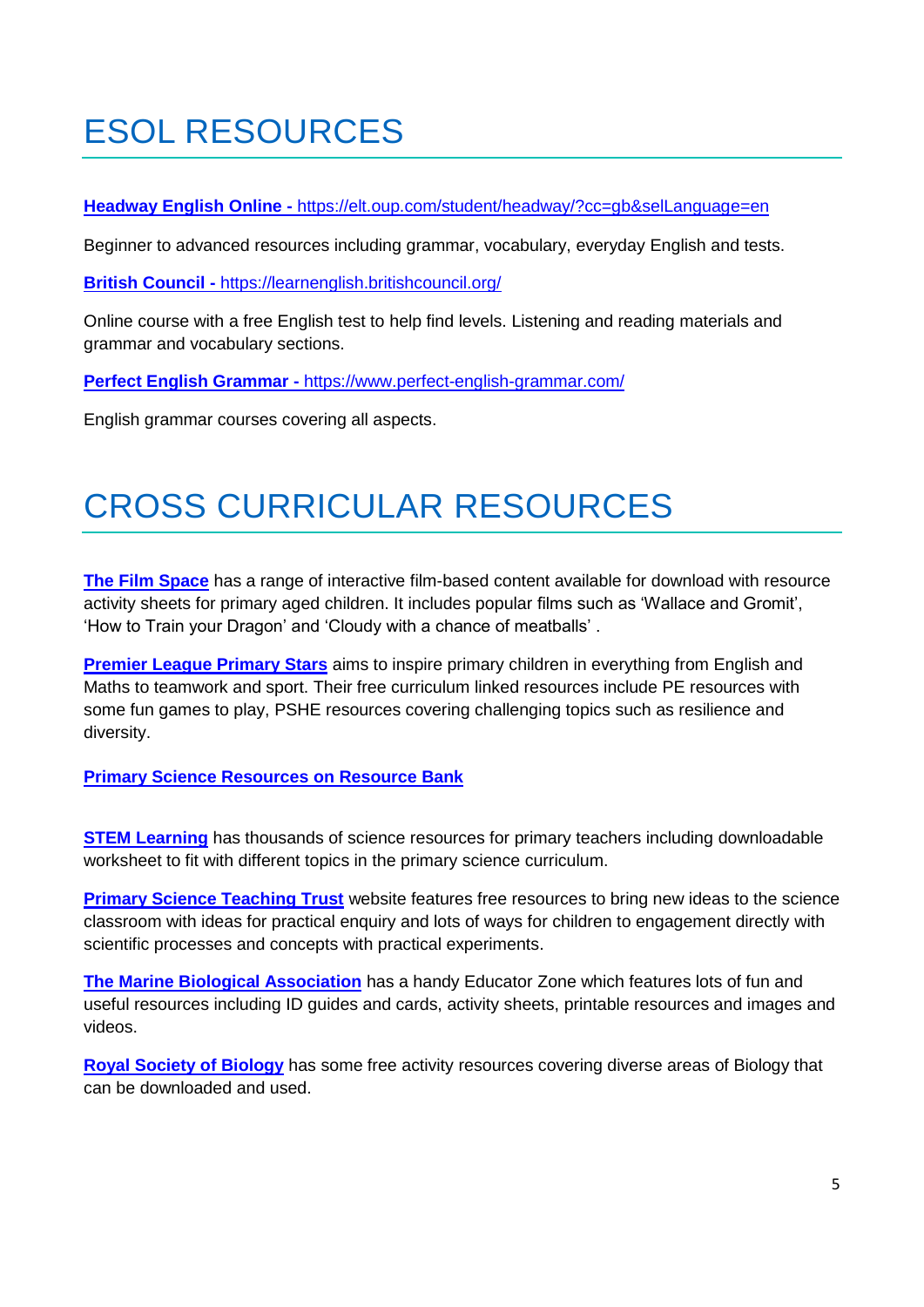**[The Irish Marine Institute](https://www.marine.ie/Home/site-area/areas-activity/education-outreach/teachers-resources)** website has an area for Resources including planning guides for learning about the marine environment. There are also presentations, checklists and downloadable PDF posters.

**[NASA](https://www.nasa.gov/stem/foreducators)** has a hub of educational resources with the aim to inspire, engage, educate and employ the next generation of explorers. Whilst their teaching resources are aimed at US schools, there is lots to inspire primary aged children particularly if working on a space topic. They also have their own YouTube channel.

**[Natural History Museum](https://www.nhm.ac.uk/schools/teaching-resources.html)** website has high quality activities developed jointly by educators with the Museum scientists. They can be used even if you have not taken children on a visit to the museum.

**[Science Sparks](https://www.science-sparks.com/)** is a blog that aims to make science fun for children and features a range of ideas for practical science for Primary and EYFS including downloadable printable resources.

### FREE ENVIRONMENT RESOURCES

**[Young People's Trust for the Environment?](http://ypte.org.uk/lesson-plans)** have a range of learning resources for about the environment and sustainability including lesson plans for Rain forests, local environment, sustainable development, fair trade food and food waste.

### FREE GEOGRAPHY RESOURCES

#### **[Primary Geography Resources on Resource Bank](https://resource-bank.scholastic.co.uk/search/search?age_type=key_stages&breadcrumb%5B%5D=subscriber_only&breadcrumb%5B%5D=mag_id&breadcrumb%5B%5D=taxonomy_id&breadcrumb%5B%5D=taxonomy_id&search%5Bmag_id%5D=76680&search%5Border_by%5D=newest&search%5Bsubscriber_only%5D=f&search%5Btaxonomy_id%5D%5B%5D=214)**

**[National Geographic](https://www.nationalgeographic.org/education/classroom-resources/)** have a well thought out range of materials organised in a modular system with activities, lessons and units of themed lessons.

**[Ordnance Survey](https://www.ordnancesurvey.co.uk/education/)** have education resources for teaching geography including interactive games, quizzes, challenges, downloadable worksheets, video guides and tests.

**[Global Ocean](http://www.globalocean.org.uk/resources)** have an education pack for teachers which will inspire children to join the fight against plastic pollution. It includes fun activities for the classroom, easy to follow ideas for reducing plastic footprint and curriculum links for lesson planning.

### FREE HISTORY RESOURCES

**[Primary History Resources on Resource Bank](https://resource-bank.scholastic.co.uk/search/search?age_type=key_stages&breadcrumb%5B%5D=subscriber_only&breadcrumb%5B%5D=mag_id&breadcrumb%5B%5D=taxonomy_id&breadcrumb%5B%5D=taxonomy_id&search%5Bmag_id%5D=76680&search%5Border_by%5D=newest&search%5Bsubscriber_only%5D=f&search%5Btaxonomy_id%5D%5B%5D=217)**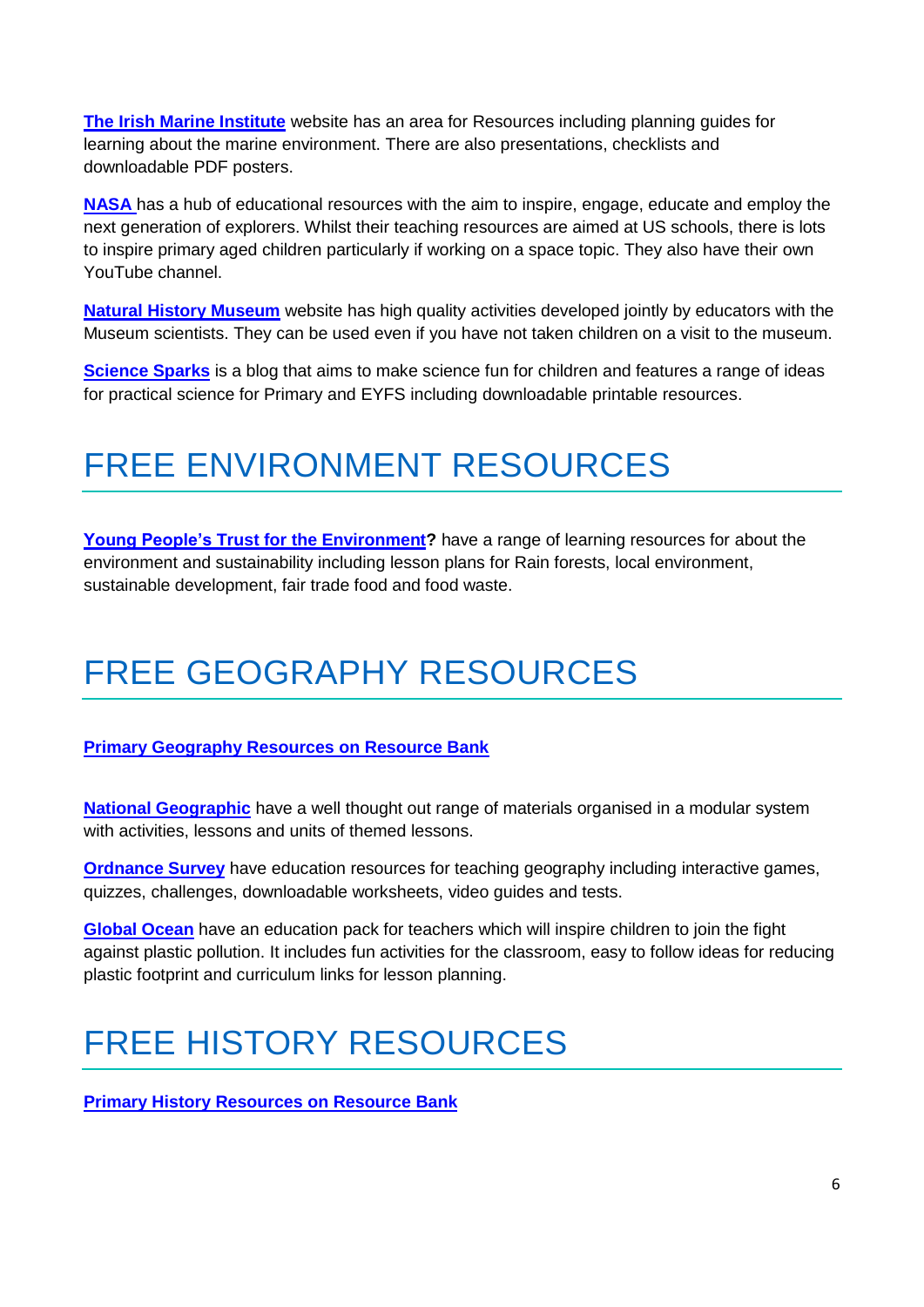**[Gelligaer Community Council](http://www.caerphilly.gov.uk/romanfort/en/learning_zone/teachers_resources.html)** have a number of information and worksheets available relating to Gelligaer Roman Fort. They also cover other aspects of Roman history including the life of a Roman soldier, Roman recipe and Roman Soldier equipment.

## FREE PE RESOURCES

#### **[PE Resources on Resource Bank](https://resource-bank.scholastic.co.uk/search/search?age_type=key_stages&breadcrumb%5B%5D=subscriber_only&breadcrumb%5B%5D=mag_id&breadcrumb%5B%5D=taxonomy_id&breadcrumb%5B%5D=taxonomy_id&search%5Bmag_id%5D=76680&search%5Border_by%5D=newest&search%5Bsubscriber_only%5D=f&search%5Btaxonomy_id%5D%5B%5D=387)**

**[This Girl Can](http://www.afpe.org.uk/physical-education/this-girl-can-resources-for-schools/)** is a campaign by Sport England. They have worked with Association for Physical Education to create resources which can be used to bring 'This Girl Can' into your school. The resources include six themed workshops focused on the campaign's emotional themes and featuring flexible and interactive tasks.

**[The PE Shed](https://www.thepeshed.com/)** aims to provide physical education resources to people all around the world. It's mission is simple: To make Physical Education teaching simple, fun and engaging.

**BBC [Super Movers](https://www.bbc.co.uk/teach/supermovers)** provide fun video content-led ideas to inspire children to be more active throughout their day and learn while they move. Videos are targeted at different age groups and include famous faces from the worlds of football, children's television and music.

**The Body Coach - Joe Wicks https://www.youtube.com/playlist?list=PLyCLoPd4VxBvPHOpzoEk5onAEbq40g2-k**

5 and 8 minute workouts for kids to do at home

# FREE ART RESOURCES

**[Primary Art Resources on Resource Bank](https://resource-bank.scholastic.co.uk/search/search?age_type=key_stages&breadcrumb%5B%5D=subscriber_only&breadcrumb%5B%5D=mag_id&breadcrumb%5B%5D=taxonomy_id&breadcrumb%5B%5D=taxonomy_id&search%5Bmag_id%5D=76680&search%5Border_by%5D=newest&search%5Bsubscriber_only%5D=f&search%5Btaxonomy_id%5D%5B%5D=83)**

**[National Gallery of Art](https://www.nga.gov/education/teachers.html)** offers a variety of resources and programs to foster understanding and a lifelong connection to art.

### FREE COMPUTING RESOURCES

**[Primary Computing Resources on Resource Bank](https://resource-bank.scholastic.co.uk/search/search?age_type=key_stages&breadcrumb%5B%5D=subscriber_only&breadcrumb%5B%5D=mag_id&breadcrumb%5B%5D=taxonomy_id&breadcrumb%5B%5D=taxonomy_id&search%5Bmag_id%5D=76680&search%5Border_by%5D=newest&search%5Bsubscriber_only%5D=f&search%5Btaxonomy_id%5D%5B%5D=252)**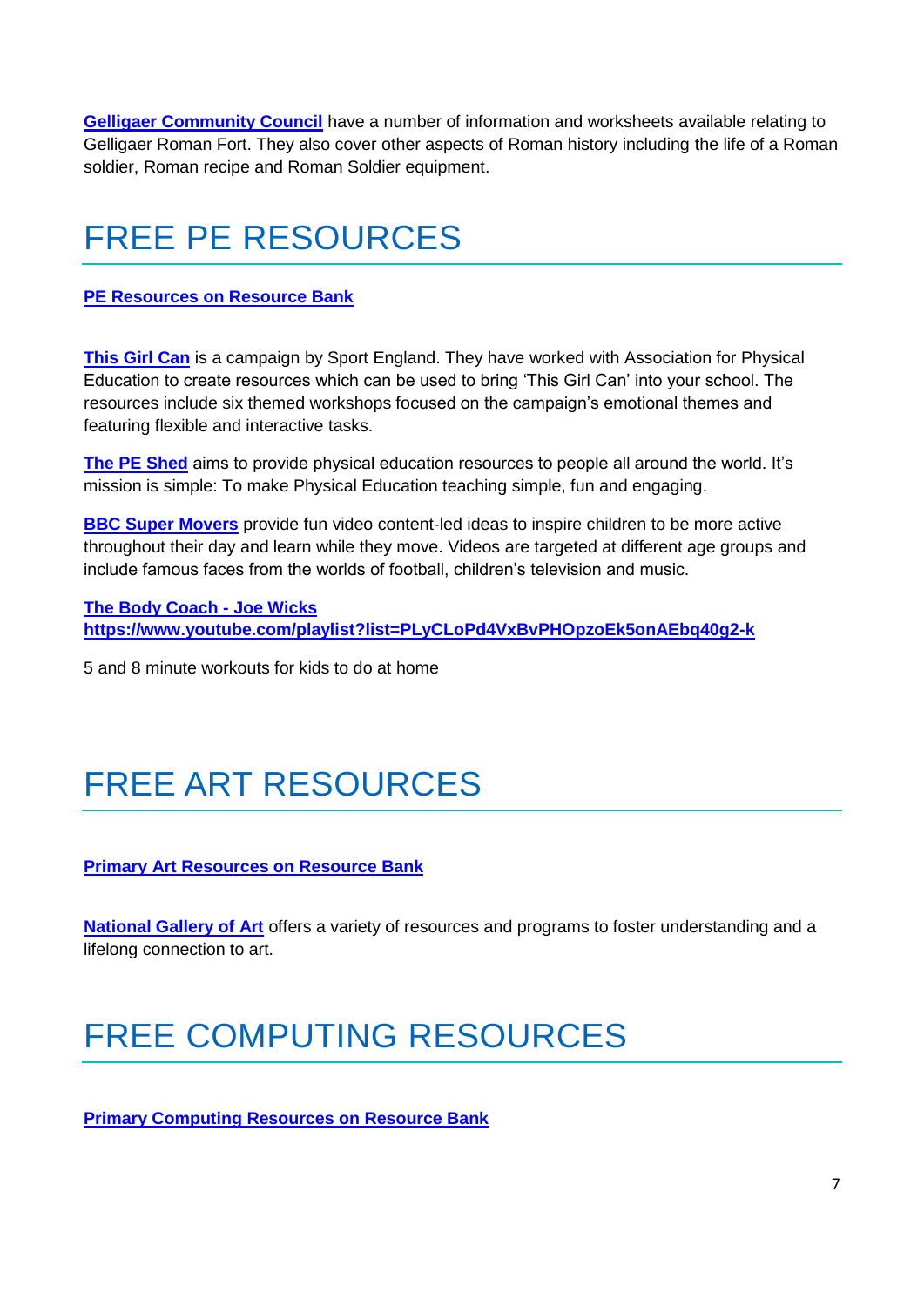**[Digital Learning for Wales](https://hwb.gov.wales/repository/tree?sort=created&language=en)** have a number of useful lesson resources available from their website including slides about 'online friendships' for primary children and education packs for Safer Internet Day.

**[UK Safer Internet](https://www.saferinternet.org.uk/advice-centre/teachers-and-school-staff/teaching-resources)** provide a range of teaching resources including lesson plans, films, games, quizzes, drama activities and more.

**[Childnet International](https://www.childnet.com/RESOURCES)** also has a mission to help make the internet a safe place for children. It supports teachers in teaching about internet safety with school packs, toolkits, activities and printable leaflets.

**[NSPCC](https://learning.nspcc.org.uk/research-resources/schools/share-aware-teaching/)** work with schools by providing lesson plans, classroom guidance and leaflets to help teachers and practitioners keep children safe online. They also provide curriculum links for their Share Aware teaching resources.

**[All You Need is Code](http://www.allyouneediscode.eu/lesson-plans)** aims to promote coding through a mixture of online and offline, real-life activities, with a view to establishing coding as a key competence within every education system in Europe. The lesson plans that they have created were part of an online course ' How to teach computing: an introduction to concepts, tools and resources.

**[Code Club](https://codeclubprojects.org/)** supports a nationwide network of volunteers and educators who run free coding clubs where young people aged 9-13 build and share their ideas, learning along the way. The code club projects are step by step guides for learners to follow and create animations, games, websites and more.

**[The Raspberry Pi](https://projects.raspberrypi.org/en/)** projects website features lots of Raspberry Pi projects to get you started with Raspberry Pi. The fun ideas are categorised by type including making robots, music, websites, games and digital art.

### PSHE/CITIZENSHIP RESOURCES

#### **PSHE [Resources on Resource Bank](https://resource-bank.scholastic.co.uk/search/search?age_type=key_stages&breadcrumb%5B%5D=subscriber_only&breadcrumb%5B%5D=mag_id&breadcrumb%5B%5D=taxonomy_id&breadcrumb%5B%5D=taxonomy_id&search%5Bmag_id%5D=76680&search%5Border_by%5D=newest&search%5Bsubscriber_only%5D=f&search%5Btaxonomy_id%5D%5B%5D=361)**

**[Carex](https://www.carex.co.uk/teacher-zone)** provide some useful resources on their website through the 'Hands up for Hygiene Education programme' which helps to teach children how, when and why they should wash their hands in a interactive and motivational way.

**BBC [Children in Need](http://www.bbc.co.uk/corporate2/childreninneed)** provide resources for disability awareness lessons. The Pudsey themed resources include activity sheets and lesson plans.

**[UNICEF](https://www.unicef.org.uk/rights-respecting-schools/resources/teaching-resources/)** helps to raise awareness on human rights, with their rights respecting teaching resources many of which are free ( including 21 assemblies for primary schools. )

**[British Red Cross](https://www.redcross.org.uk/get-involved/teaching-resources)** have a range of teaching resources to help enrich curriculum subjects and connect human crisis with human kindness. You can explore the resources by age and topic.

**[Parliament](https://www.parliament.uk/education/teaching-resources-lesson-plans/)** have some resources, assembly resources and lesson plans to help with teaching on a range of subjects relating to parliament, including history and citizenship.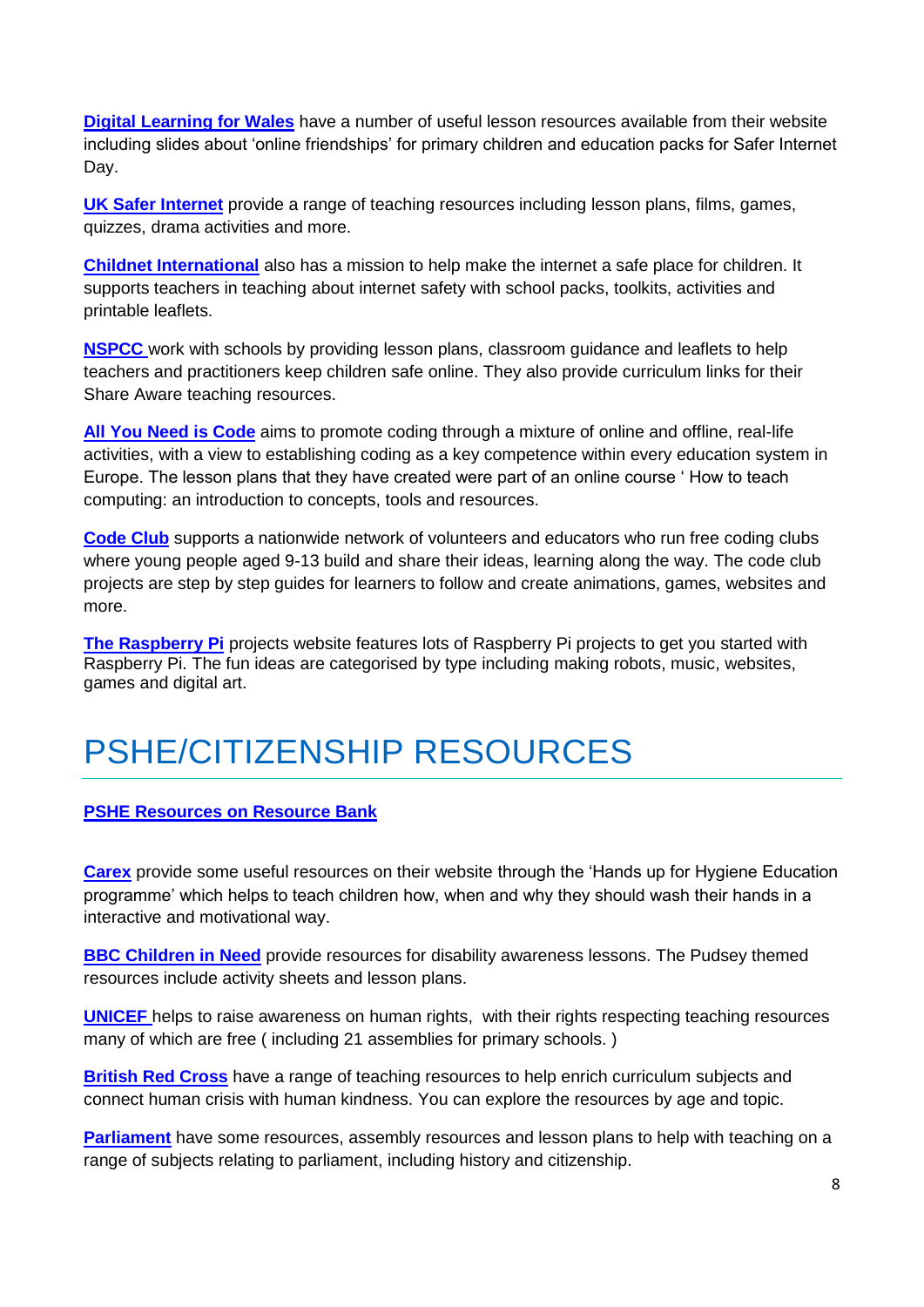**[Grow Your Own Potatoes](https://growyourownpotatoes.org.uk/teaching/)** project launched in 2005 and was one of the first primary school based growing projects. This hands-on approach helps children to learn about growing potatoes and that potatoes are a healthy food. The teaching resources available include 12 potato-based lessons.

**[Public Health England](https://campaignresources.phe.gov.uk/schools/topics/being-active/overview)** provide a variety of resources to get kids to move more. The activities are suitable for a range of different ages and include shake up toolkits, worksheets and certificates.

**[Oxfam](https://www.oxfam.org.uk/education)** have a good range of resources to assist in teaching about global citizenship. They can used both in the classroom and for the whole school and help pupils to understand their world and make a positive difference in it.

### CHARITIES WITH FREE TEACHING RESOURCES

**[Water Aid](https://www.wateraid.org/uk/get-involved/fundraising/fundraising-ideas-for-schools)** has a variety of materials including films, games and songs that can be used to teach about water with links to a range of different curriculum subjects including Geography, Science, Citizenship and maths.

**[TRAID](https://www.traid.org.uk/education/education_resources/)** is a charity working to stop clothes being thrown away. It has a range of teacher resources to help educate children about the environmental and social cost of our clothes. It includes assemblies, discussion based and practical activities.

**[Sports Relief](https://www.sportrelief.com/schools/primary)** provide a variety of learning tools on their website including downloadable topic maps and games packs.

**[Save the Children](https://www.savethechildren.org.uk/how-you-can-help/events-and-fundraising/den-day/schools-downloads)** have created some downloads for their Den Day. These include STEM challenges, teachers guide and geography resources.

**[Fashion Revolution](http://fashionrevolution.org/get-involved/education/)** has some free educational materials including worksheets and activities to inspire students to become more curious about the fashion industry

### MINDFULNESS AND COUNSELLING RESOURCES

<https://www.weeseeds.co.uk/> early years resources to support children to feel calm, focus and sleep

**Kooth** - <https://www.kooth.com/> Free, safe and anonymous online counselling and emotional wellbeing support for young people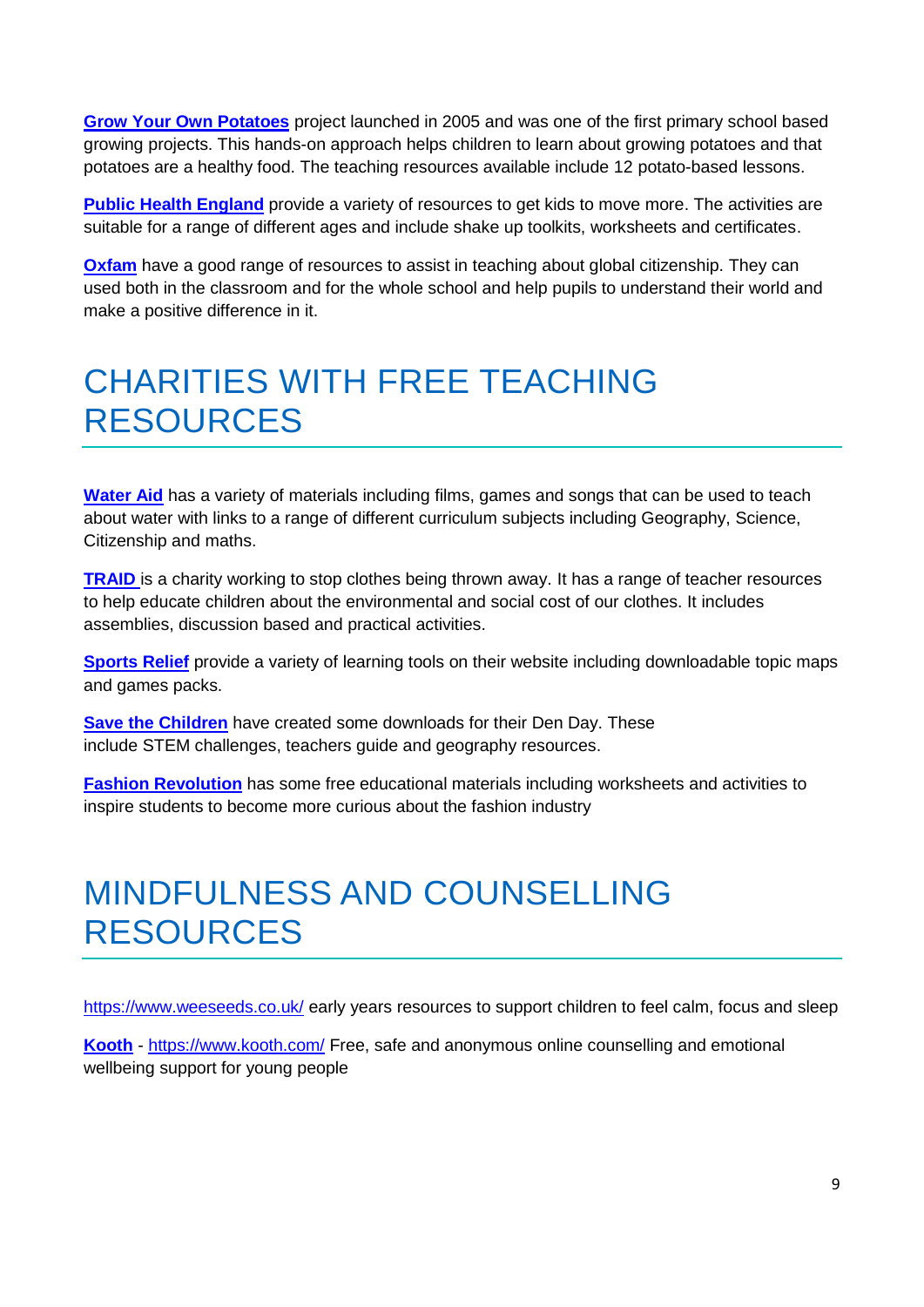## EXAM PAPER RESOURCES

<https://www.physicsandmathstutor.com/>For GCSE and A level and past papers

<https://www.sats-papers.co.uk/sats-2018/>For key stage 1 and 2 SATS revision and past papers.

## GAMES AND TALKS

[Ten Word Games Everyone Should Play –](https://wordcounter.net/blog/2016/06/22/101824_word-games.html) Word Counter Blog

[6 TED Talks to Share With Your Kids This Summer | Inc.com](https://www.inc.com/jeff-pruitt/6-ted-talks-to-share-with-your-kids-this-summer.html)

[https://www.ted.com/playlists/86/talks\\_to\\_watch\\_with\\_kids](https://www.ted.com/playlists/86/talks_to_watch_with_kids) For Ted Talks – very information and thought provoking. Screen before sharing.

[https://www.ted.com/playlists/129/ted\\_under\\_20](https://www.ted.com/playlists/129/ted_under_20) Ted Talks for teens.

## EDUCATIONAL YOU TUBE CHANNELS

#### **Please always screen videos before sharing, so that you can be sure content is suitable for your young person.**

- TED-Ed Lessons Worth Sharing....
- SmarterEveryDay To teach you something new every day! ...
- Vsauce. ...
- AsapSCIENCE. ...
- National Geographic | Science, Exploration and Adventure....
- CrashCourse | **Educational** Videos. ...
- Kurzgesagt. ...
- Scishow.
- Mr Bruff Highly regarded teacher turned You Tube sensation. For GCSE and A level English revision.

## POST 16 ONLINE LEARNING

**MOOC** <https://www.mooc-list.com/> MOOC and Free Online Courses from Coursera, edX, FutureLearn and other Top Providers and Universities in a wide range of categories and subjects.